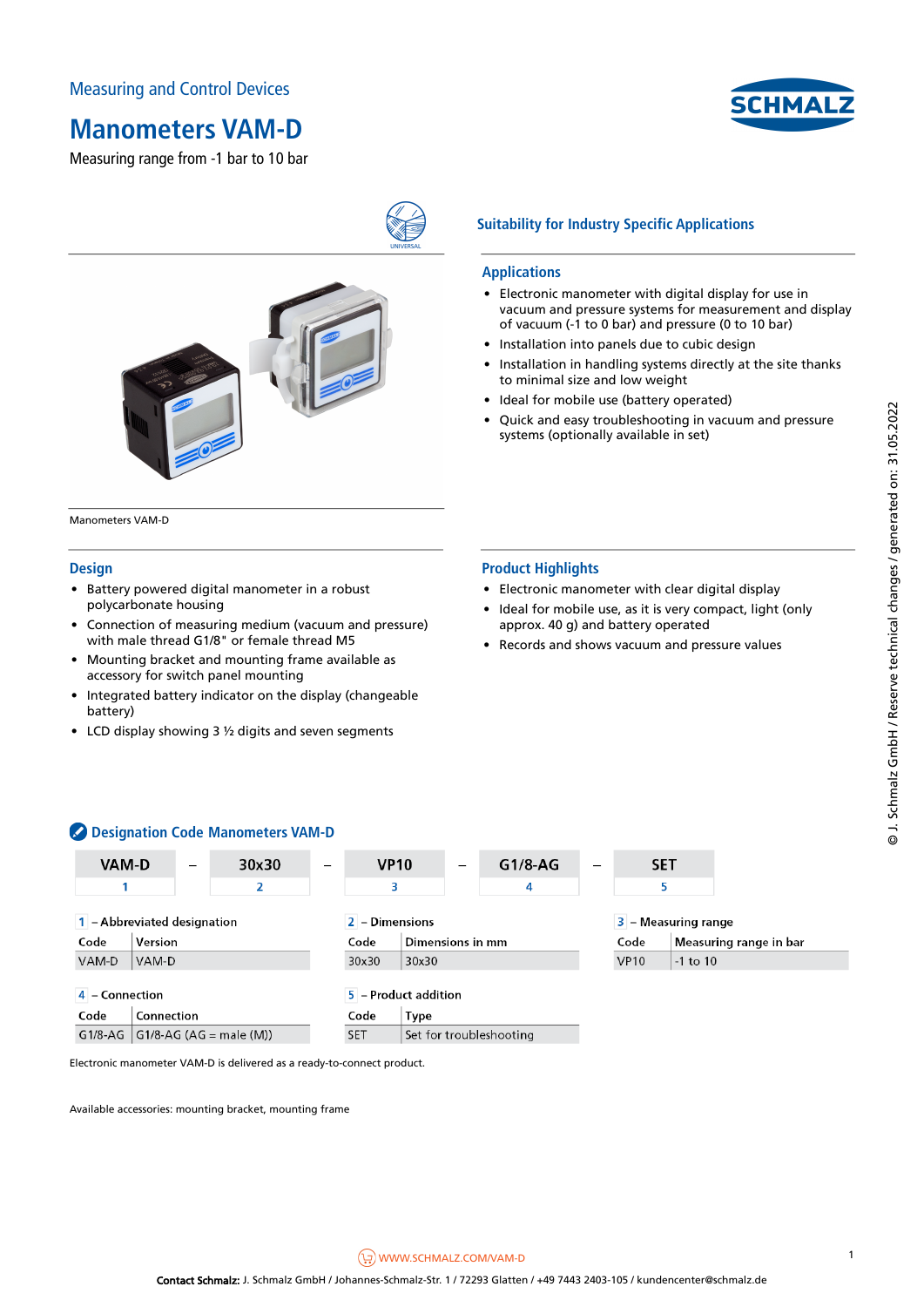

# **Manometers VAM-D**

Measuring range from -1 bar to 10 bar

## **Ordering Data Manometers VAM-D**

| Type*                                                                                                         | Part no.       |
|---------------------------------------------------------------------------------------------------------------|----------------|
| VAM-D 30x30 VP10 G1/8-AG                                                                                      | 10.07.02.00055 |
| VAM-D 30x30 VP10 G1/8-AG SET                                                                                  | 10.07.02.00057 |
| . * Cat accelete of second control VANA Distributed a second to such fitting as a long-second second a second |                |

\*Set consists of manometer VAM-D, suitable screw in push fittings, plugs and needle probe

## **Ordering Data Accessories Manometers VAM-D**

| Type             |                         | Part no.       |
|------------------|-------------------------|----------------|
| Mounting bracket | BEF-WIN 13x50x31 1.6 VS | 10.06.02.00425 |
| Mounting frame   | EINB-RAx33.8x35.4 VS    | 10.06.02.00426 |

## **Technical Data Manometers VAM-D**

| <b>Type</b>      | Measured medium Measuring range              |                | <b>Operating</b> | Max. overpressure Measured value |                                                             | Repeatability | Weight [q] |
|------------------|----------------------------------------------|----------------|------------------|----------------------------------|-------------------------------------------------------------|---------------|------------|
|                  |                                              | <b>l</b> Ibari | temperature [°C] | safety [bar]                     | display                                                     |               |            |
| VAM-D 30x30 VP10 | Non-aggressive gases; $\vert$ -1,0  10,0 bar |                | 050 °C           |                                  | $\vert$ 3-digit 7-segment LED $\vert \pm 1\%$ of full-scale |               | 40         |
| $G1/8-AG$        | dry, oil-free air                            |                |                  |                                  |                                                             | Ivalue        |            |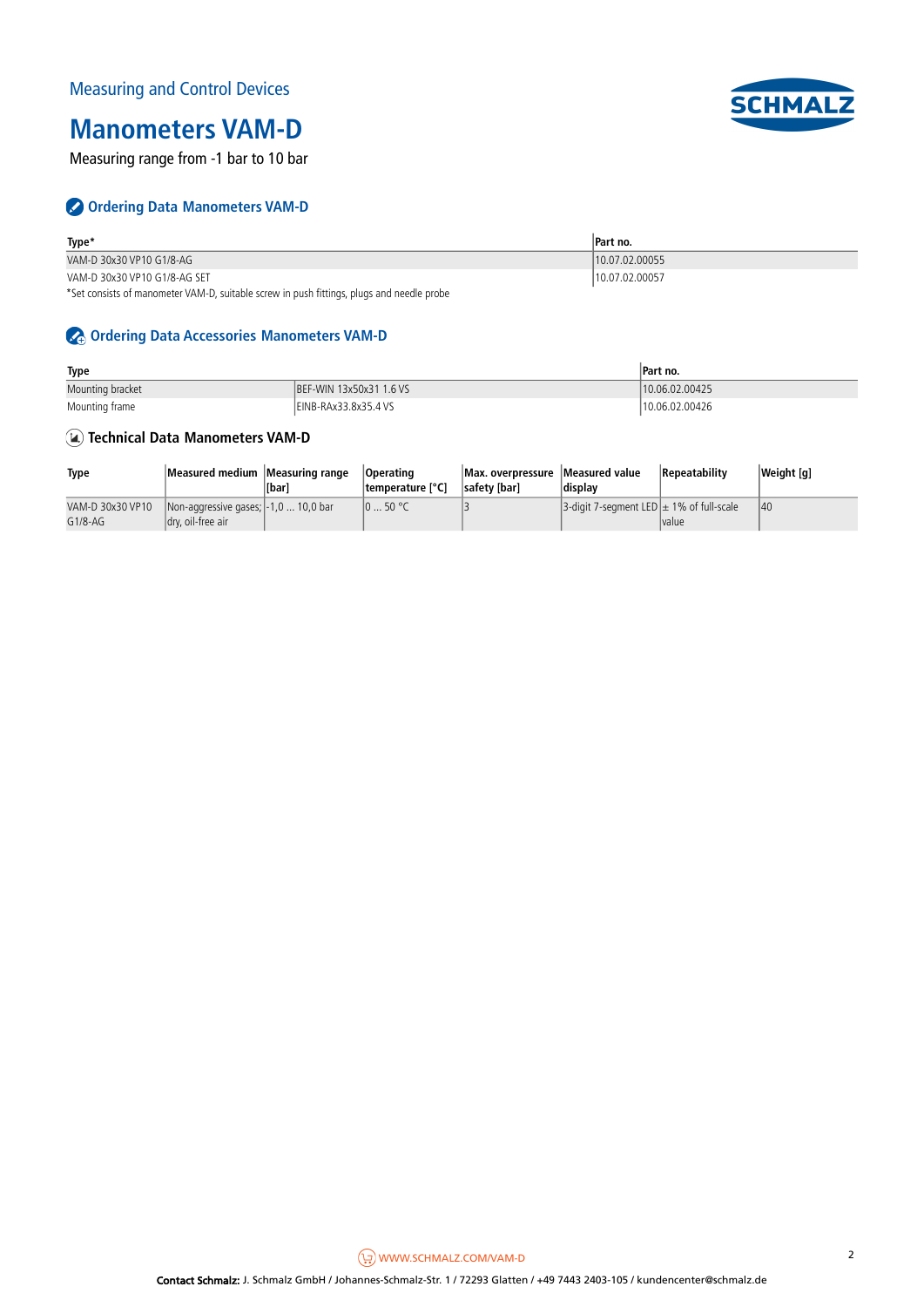# **SCHMA**

# **Manometers VAM-D**

Measuring range from -1 bar to 10 bar

## **Design Data Manometers VAM-D**



VAM-D